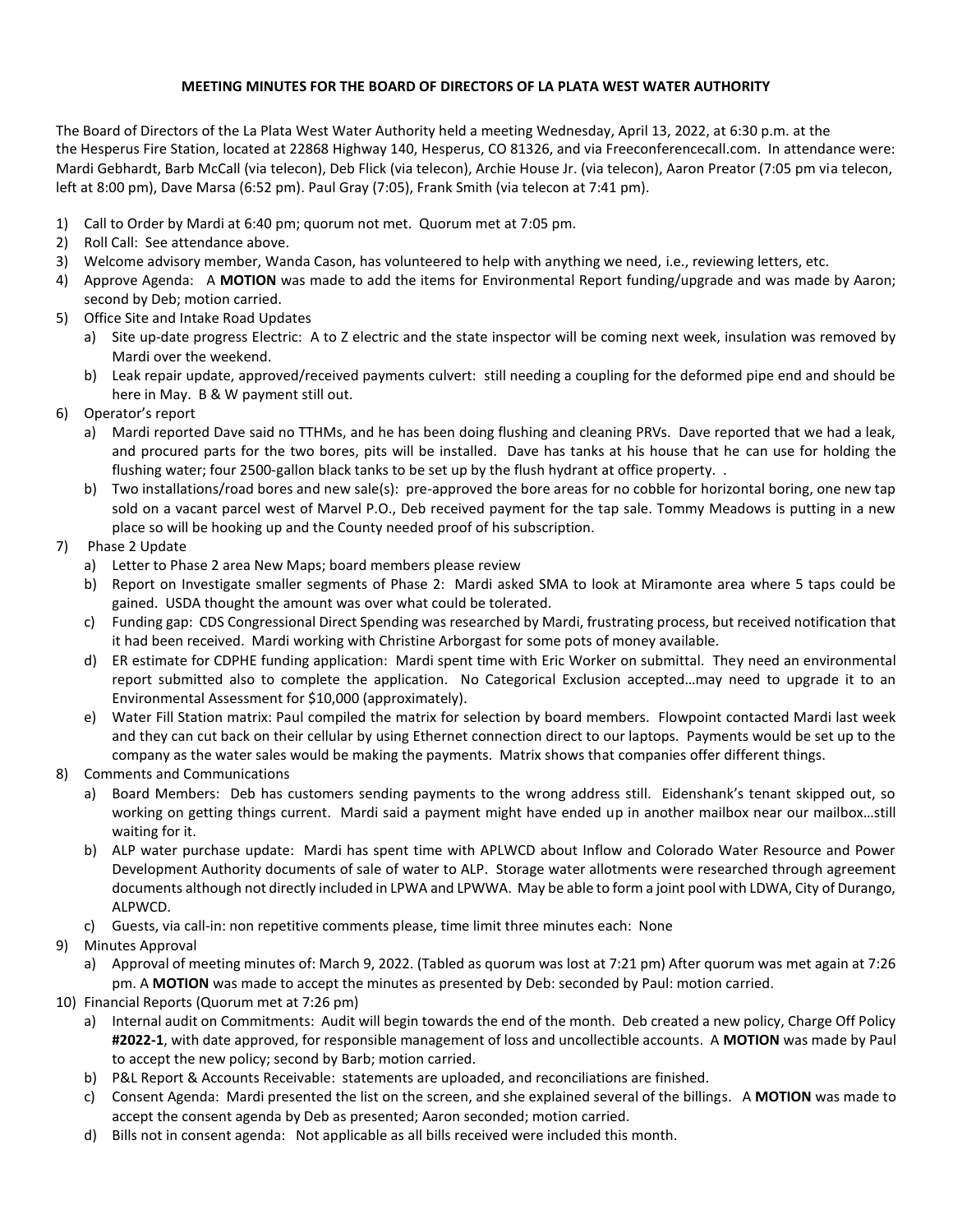## 11) Other Business

- a) R&Rs recommendation from committee: Barb submitted the latest draft. Deb and Mardi discussed requiring a written notice approved by the board to have a tenant's name on the billing. Mardi and Deb will get the verbiage to Barb.
- b) Start a 'fluid' Item list for Amy/Board, to help keep tract of needed legal/unfinished board work moving forward. (Tabled)
- c) Surety report: letter was received containing comments from Surety company. Amy has reviewed and commented. Needs to have board decide if she should pursue it further.
- d) Attorney comments for open issue pursuant to CRS Section 24-6-401 (4) (b): A **MOTION** to ask Amy to deny the denial letter from the surety company was made by Barb; second by Paul; motion carried. A **MOTION** was made by Barb to ask Amy to research the storage vs river water availability, contracts written during design, pass through pumping, joint pool matters; seconded by Frank; motion carries.
- 12) Executive Session: for the purposes of determining positions relative to matters that may be subject to negotiations, developing strategy for negotiations, and instructing negotiators pursuant to C.R.S. as above. Frank made a **MOTION** to move into the session at 8:05 pm; seconded by Paul. Executive Session was ended at 8:52 pm.
- 13) Next Meeting: Regular board meeting is set for May 11, 2022. Frank made **MOTION** to adjourn at 8:54 pm; seconded by Deb; motion carried.

Respectfully submitted by:

 $241/1011$ 

Barb McCall LPWWA Board Secretary

Consent Agenda

| <b>Business Operations</b>          | No.                              | Amount      |
|-------------------------------------|----------------------------------|-------------|
| <b>FCC</b>                          |                                  | \$3.00      |
| Google Play                         |                                  | \$1.99      |
| <b>LPEA Intake</b>                  | split w/LDWA TBD                 | \$1,878.00  |
| <b>LPEA Booster</b>                 | split w/LDWA TBD                 | \$1,143.00  |
| <b>Grand Junction Pipe</b>          | line break parts 3/21/2022       | \$37.28     |
| <b>Grand Junction Pipe</b>          | line break parts 3/21/2022       | \$18.66     |
| <b>Grand Junction Pipe</b>          | line break parts 3/21/2022       | ( \$12.53)  |
| Metron                              |                                  | \$0.00      |
| LPEA Tank_Vault                     |                                  | \$61.00     |
| <b>LPEA Office</b>                  |                                  | \$27.98     |
| ViaSat                              | 3/1/2022 split 50/50 for feb-mar | \$60.48     |
| Verizon                             |                                  | \$26.84     |
| USDA P&I                            |                                  | \$9,337.00  |
| Reserve                             |                                  | \$1,085.00  |
| <b>ASAP</b>                         | 105330                           | \$1,169.36  |
| Honest Design Co. aka Creative Edge |                                  |             |
| <b>UNCC</b>                         | 222030868                        | \$31.20     |
| SW Waste Water                      |                                  | \$5,325.00  |
| Southwest Septic (office Site)      | final site work                  | \$10,000.00 |
| <b>LDWA Water</b>                   |                                  | \$7,700.56  |
| Office Depot                        |                                  | \$0.00      |
| <b>SMA</b>                          |                                  | \$0.00      |
| Lowe's                              |                                  | \$0.00      |